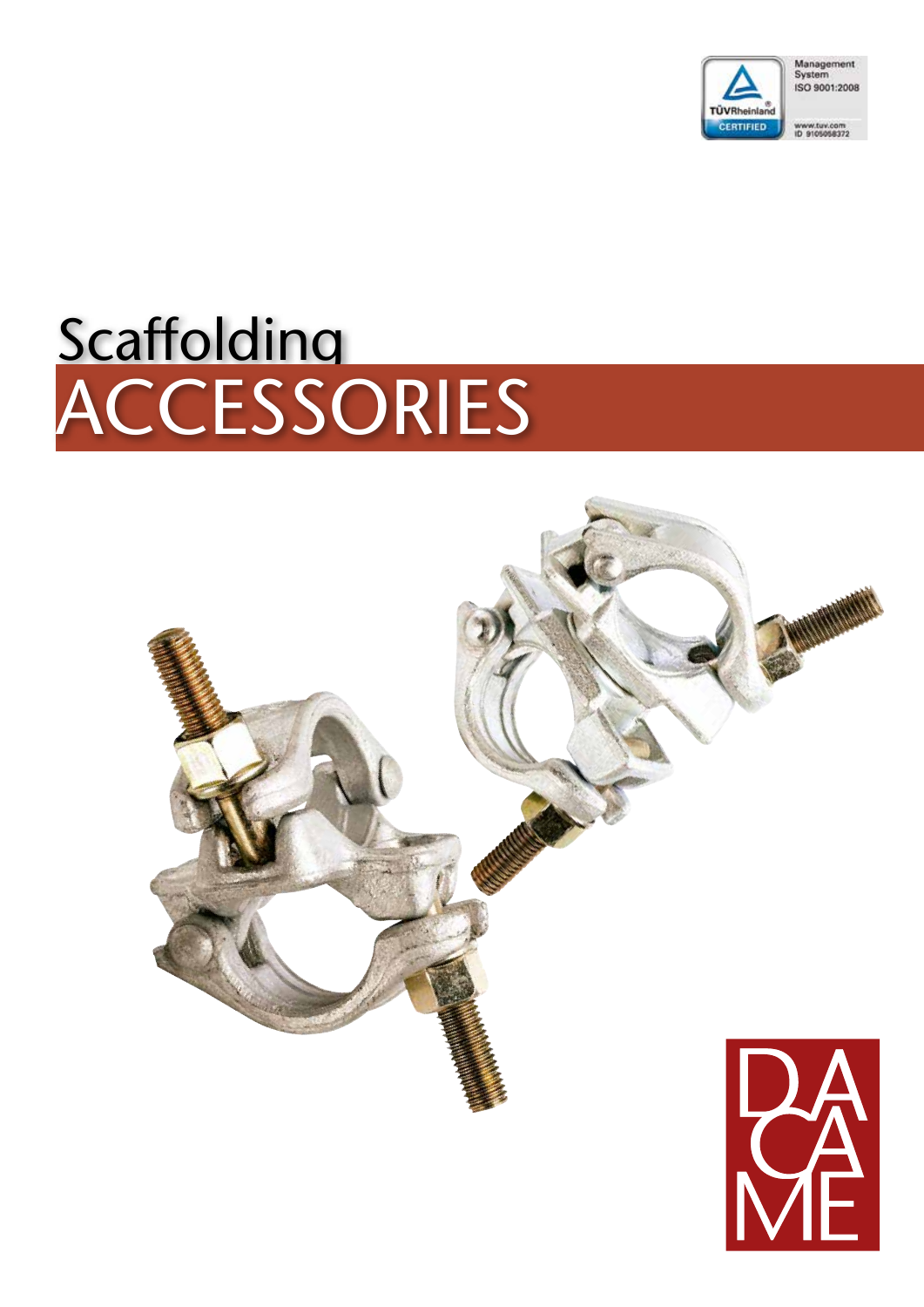#### INITIAL COMPONENTS

#### **FIXED BASE**



**JACK BASES** 



#### SWIVEL JACK BASE



**REINFORCED WALL BRACKET** 



For flat surfaces. With holes in the spigot for attaching the cradle head. The reinforced base plate has a thickness of 5 mm and a surface area of 120 X 120 mm.

Ø**35** mm spigot of 180 mm in length. Cold galvanized surface coating.

| COMPONENT.                   |     | WEIGHT (kg) $\vert$ MAX. REG. (cm) REFERENCE |           |
|------------------------------|-----|----------------------------------------------|-----------|
| FIXED SCAFFOLD BASE Ø35 (ZN) | 0.7 | $\sim$                                       | 025001142 |

They bear the load of the vertical pipes (Meka 48) or the scaffold frames.

The reinforced base plate has a thickness of 5 mm and a surface area of 120 X 120 mm.

**Ø36** mm threaded rod available in different lengths.

With overlapping space in compliance with the current regulations. Cold galvanized.

The 1000 jack base with 2 levers is primarily used to stabilize structures, in combination with stabilizers.



| <b>COMPONENT</b>              | WEIGHT (kg) | MAX. REG. (cm) | <b>REFERENCE</b> |
|-------------------------------|-------------|----------------|------------------|
| JACK BASE Ø36 (500)           | 2.8         | 35             | 025010108        |
| JACK BASE Ø36 (750)           | 3.6         | 57             | 025020078        |
| JACK BASE Ø36 (1000)          | 4           | 75             | 025020108        |
| JACK BASE Ø36 (1000) 2 levers | 3.86        | 100            | 025020118        |

This enables the scaffold to be assembled on sloping surfaces, thanks to the swiveling connection.

**Ø36** mm threaded rod. Length of threaded rod: 60 cm

With overlapping space in compliance with the current regulations. Cold galvanized surface coating.

| <b>COMPONENT</b>      |     | WEIGHT (kg)   MAX. REG. (cm)   REFERENCE |           |
|-----------------------|-----|------------------------------------------|-----------|
| JACK BASE Ø36 (I-600) | 3.0 | 40.                                      | 219902060 |

The reinforced wall bracket is made from steel. This enables the scaffolding to be erected on a wall or façade, using either chemical or mechanical anchoring methods. It has a reinforced base plate with 6 Ø20 mm connection holes for assembly purposes.

Length of cantilever: 1.3 m Hot-dip galvanized.

The  $\emptyset$ 36 (600) jack base with  $\emptyset$ 48 clamp enables the option of starting assembly of the initial components of the chosen scaffold system using the wall bracket. Cold galvanized.



| COMPONENT '                    |      | WEIGHT (kg)   MAX. REG. (cm)   REFERENCE |           |
|--------------------------------|------|------------------------------------------|-----------|
| REINFORCED WALL BRACKET (1300) | 17.0 | 130                                      | 219903130 |
| SCREW JACK Ø36 (600) CLAMP Ø48 | 3.2  | 40                                       | 219904050 |

2 DACAME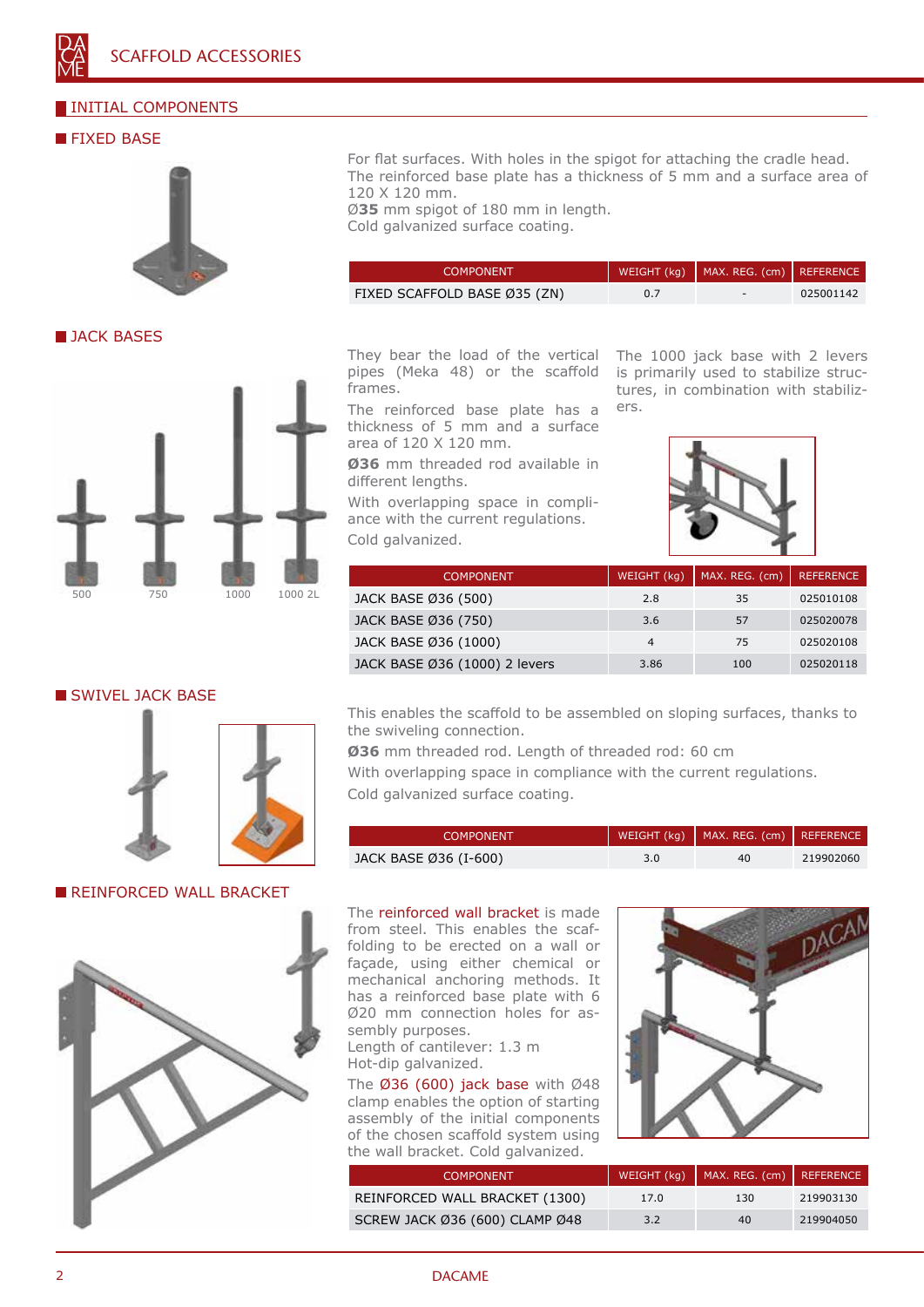#### **WHEELS WITH SCREW JACK**

#### WHEEL WITH SCREW JACK HE (250)



Made of steel with cold galvanized surface coating. Plastic Ø20 cm wheel, 5 cm in width Adjustable screw jack 60 cm high and Ø**36** mm. With fastening device that blocks the movement of the wheel when the brake is applied.

#### MAX. LOAD (kg)

250

| <b>COMPONENT</b>             |     | $\vert$ WEIGHT (kg) $\vert$ MAX. REG. (cm) $\vert$ REFERENCE |           |
|------------------------------|-----|--------------------------------------------------------------|-----------|
| WHEEL WITH SCREW JACK HE 250 | 5.8 | 40                                                           | 025000200 |

#### WHEEL WITH SCREW JACK HR (750)



243 mm

#### Made of steel with cold galvanized surface coating. Nylon Ø20 cm wheel, 5 cm in width (synthetic fiber) Adjustable screw jack 50 cm high and Ø**38** mm. With fastening device that blocks the movement of the wheel when the

brake is applied. Load transfer focused on the vertical pipe of the support surface when the brake is applied.

#### MAX. LOAD (kg)  $750$

| ЭU.                                |     |                                          |           |
|------------------------------------|-----|------------------------------------------|-----------|
| <b>COMPONENT</b>                   |     | WEIGHT (kg)   MAX. REG. (cm)   REFERENCE |           |
| WHEEL WITH SCREW JACK HR 750 Nylon | 5.4 | 38                                       | 025000210 |

#### SCAFFOLD WHEELS

Ideal for mobile towers built from scaffold components.

#### INTERIOR AND EXTERIOR SCAFFOLD WHEELS (250)





INTERIOR



Made of steel with cold galvanized surface coating. Plastic Ø20 cm wheel, 5 cm in width

With fastening device that blocks the movement of the wheel when the brake is applied.

Scaffold wheel EI (interior): with 2 Ø11 through-holes for fitting securing pins that prevent accidental dismantling. The rod has an external diameter of **35** mm and height of **160** mm.

Scaffold wheel EE (exterior): fitted with a weld nut on a Ø13 hole. This nut has an M12 hexagon head bolt for tightening the pipe attached to the rod. The rod has an internal diameter of **43** mm and height of **125** mm.



| <b>COMPONENT</b>              |     | WEIGHT (kg)   MAX. LOAD (kg)   REFERENCE |           |
|-------------------------------|-----|------------------------------------------|-----------|
| SCAFFOLD WHEEL EI 250 kg INT. | 3.9 | 250                                      | 025000100 |
| SCAFFOLD WHEEL EE 250 kg EXT. | 4.0 | 250                                      | 025000090 |

#### NYLON EXTERIOR SCAFFOLD WHEEL (600)



Made of steel with cold galvanized surface coating.

Nylon Ø20 cm wheel, 5 cm in width (synthetic fiber)

With fastening device that blocks the movement of the wheel when the brake is applied.

The rod is made of steel and is equipped with a blocking system consisting of a setting screw and a nut. The rod has an internal diameter of **51** mm and height of **120** mm.

| <b>COMPONENT</b>                    | WEIGHT (kg)   MAX. LOAD (kg)   REFERENCE |           |
|-------------------------------------|------------------------------------------|-----------|
| SCAFFOLD WHEEL RE 600 kg EXT. Nylon | 600                                      | 025000110 |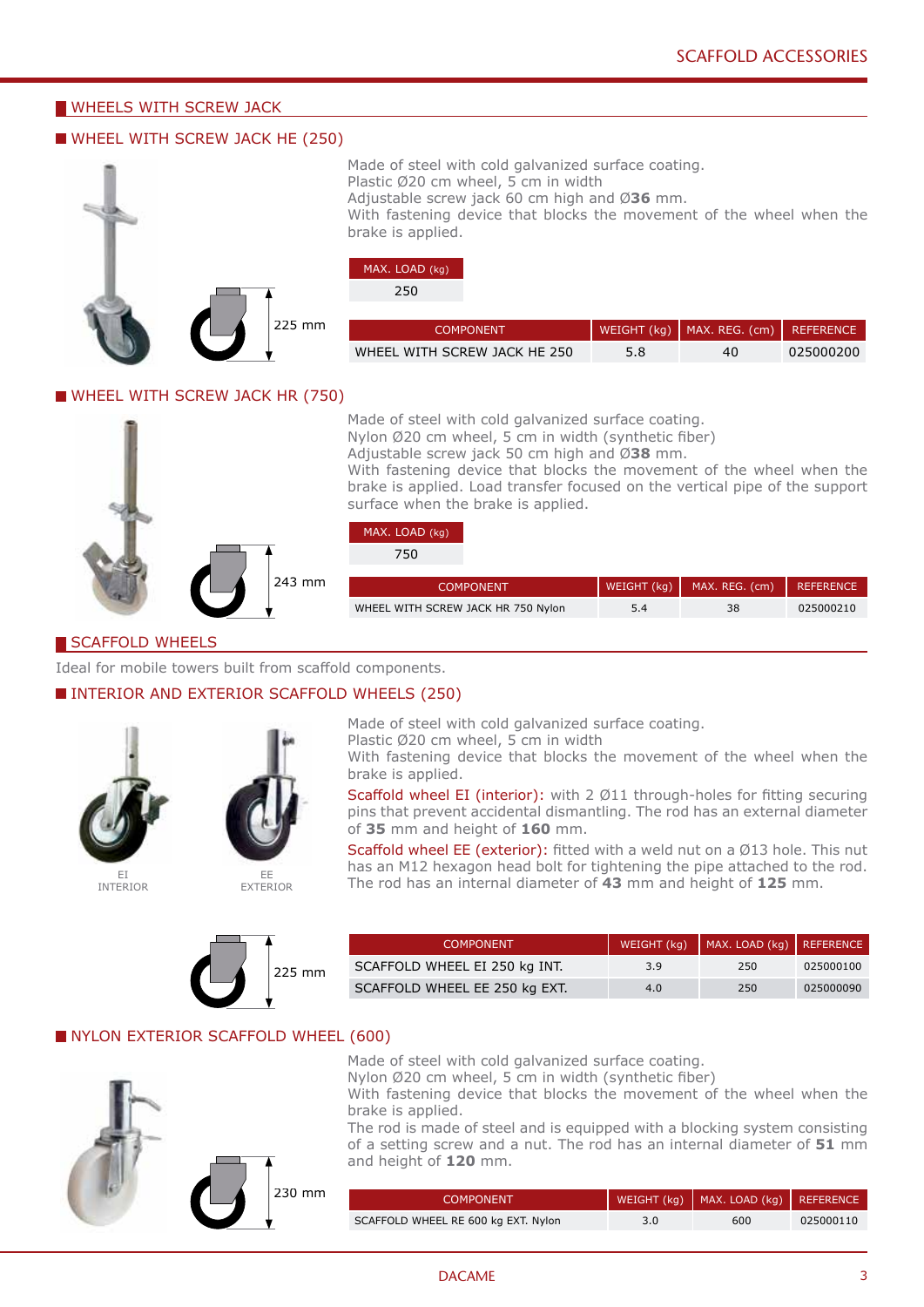

#### CLAMPS

#### SCREWED CLAMPS (FIXED AND SWIVELLING)



SWIVEL

#### Screw ties. **22** mm spanner. Cold galvanized surface coating.

Scaffold tie with wedge pin.

Screw ties. **19** mm spanner.

Galvanized coating.

| <b>COMPONENT</b> | <b>WEIGHT</b><br>(kg) | DIAMETER (mm) | <b>REFERENCE</b> |
|------------------|-----------------------|---------------|------------------|
| FIXED CLAMP Ø42  | 1.3                   | 42            | 025000050        |
| SWIVEL CLAMP Ø42 | 1.4                   | 42            | 025000060        |
| FIXED CLAMP Ø48  | 1.3                   | 48            | 025000052        |
| SWIVEL CLAMP Ø48 | 1.4                   | 48            | 025000051        |

SWIVEL CLAMP WITH WEDGE PIN Ø45 1.2 45 025000062 SWIVEL CLAMP WITH WEDGE PIN Ø45 1.3 48 025000061

COMPONENT WEIGHT (kg) DIAMETER

Surface coating with epoxy paint (suitable for exterior use).

PLATE CLAMP WITH L-SHAPED BRACKET 0.5 42-48 025000031 PLATE CLAMP WITH Ø14 SECURING PIN **0.5** 42-48 025000032 PLATE CLAMP WITH Ø20 SECURING PIN 0.5 42-48 025000033

*THE Ø48 CLAMPS COMPLY WITH THE REGULATION EN 74-1*

**REFERENCE** 

COMPONENT | WEIGHT (kg) | DIAMETER (mm) | REFERENCE

CLAMPS WITH WEDGE PIN (SWIVEL)



#### CLAMPS WITH ACCESSORIES



TIES



WITH SECURING PIN Ø14 OR Ø21

### SCAFFOLD TIES



An indispensable component for securing the scaffolding to the structure's façade. They should be used with an EN 74 round tube clamp for Ø48 mm pipe. Made of Ø48.3 mm steel pipe, fitted with an Ø18 mm hook, both in St-44 steel (S275 JR)

| <b>COMPONENT</b>       | WEIGHT (kg) | LENGTH (m) | <b>REFERENCE</b> |           |
|------------------------|-------------|------------|------------------|-----------|
| SCAFFOLD TIE 500       | 1.5         |            |                  | 025029083 |
| SCAFFOLD TIE 500 (GA)  |             | 0.5        | 025029089        |           |
| SCAFFOLD TIE 1000      | 2.4         | 1.0        | 025029093        |           |
| SCAFFOLD TIE 1000 (GA) |             |            | 025029099        |           |
| SCAFFOLD TIE 1500      | 3.4         |            |                  | 025029103 |
| SCAFFOLD TIE 1500 (GA) |             | 1.5        | 025029109        |           |

Available in two finishes:

- Epoxy paint (suitable for exterior use).
- hot-dip galvanized with a minimum thickness of 75 microns.

#### SCAFFOLD TIES



#### **SCREW ANCHORS**





L

Threaded rings to be fitted to the plugs, made of galvanized steel. The tie is inserted in the ring with a 23 mm internal diameter, to complete the fastening to the façade.

| COMPONENT <sup>1</sup>           | WEIGHT (kg) | LENGTH (m) REFERENCE |           |
|----------------------------------|-------------|----------------------|-----------|
| SCAFFOLD TIE A Ø12x120 (Øint 23) | 0.18        | 120                  | 025029148 |
| SCAFFOLD TIE B Ø12x190 (Øint 23) | 0.23        | 190                  | 025029158 |

Screw anchors available in two lengths and 14 mm diameter. Fitted according to the chosen support and number of scaffold ties. Made of nylon.

| <b>COMPONENT</b>       | WEIGHT (kg) | LENGTH (m)   REFERENCE |           |
|------------------------|-------------|------------------------|-----------|
| SCREW ANCHOR A Ø14x100 | 0.005       | 100                    | 025029160 |
| SCREW ANCHOR Ø14x135   | 0.007       | 135                    | 025029170 |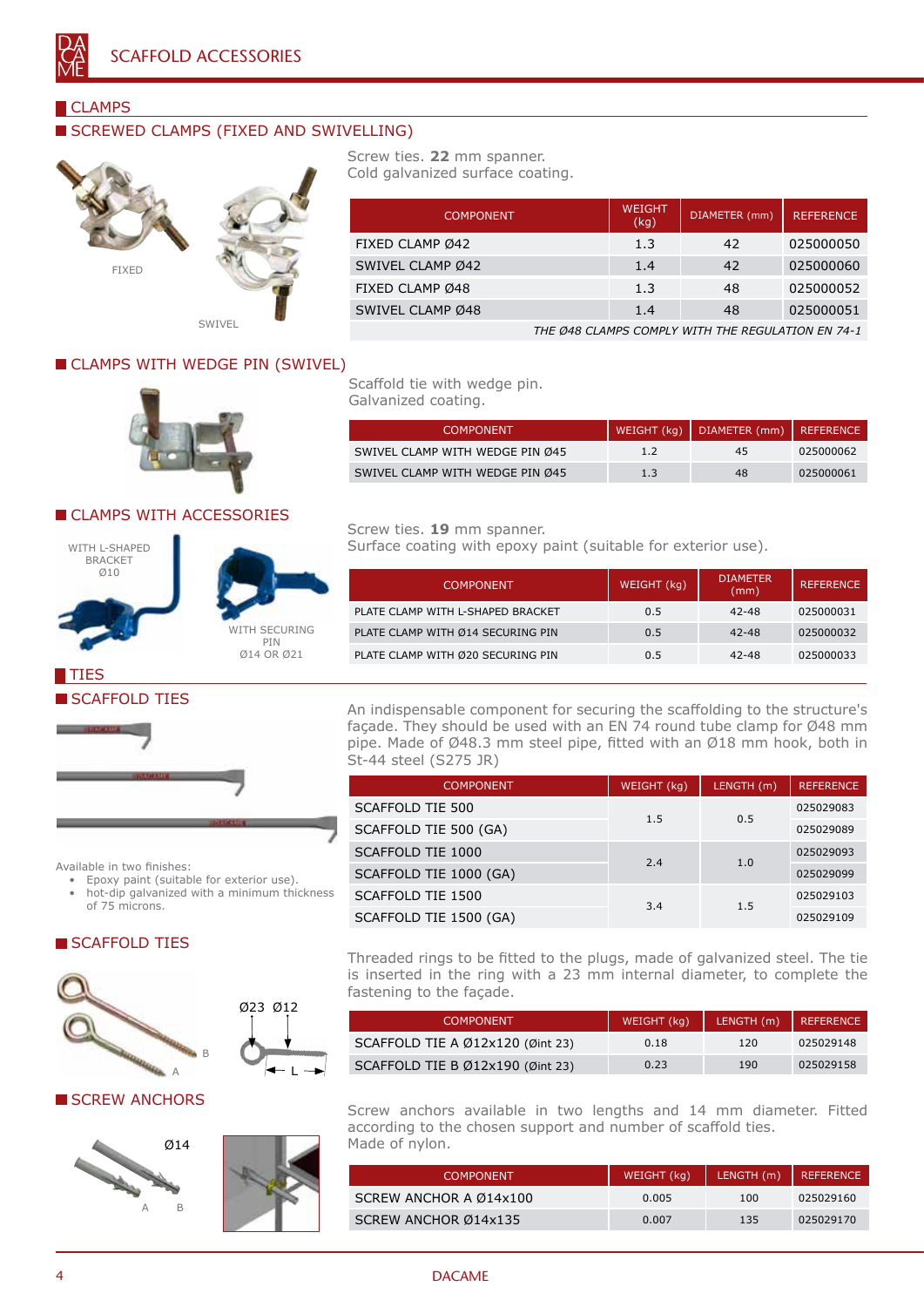#### CUT STEEL PIPES





Hot-dip galvanized steel pipes with a minimum thickness of 75 microns. They are used as an auxiliary component that can be adapted using clamps to the different scaffold systems.

Available in Ø48x3 mm section in compliance with regulation EN-39. Specific weight 3.5 kg/ml.

Available in various lengths.

| <b>COMPONENT</b>          | WEIGHT (kg) | LENGTH (m) | <b>REFERENCE</b> |
|---------------------------|-------------|------------|------------------|
| CONNECTING PIPE 500 (GA)  | 1.8         | 0.5        | 211600050        |
| CONNECTING PIPE 1000 (GA) | 3.5         | 1.0        | 211600100        |
| CONNECTING PIPE 1500 (GA) | 5.3         | 1.5        | 211600150        |
| CONNECTING PIPE 2000 (GA) | 7.0         | 2.0        | 211600200        |
| CONNECTING PIPE 2500 (GA) | 8.8         | 2.5        | 211600250        |
| CONNECTING PIPE 3000 (GA) | 10.5        | 3.0        | 211600300        |
| CONNECTING PIPE 4000 (GA) | 14.0        | 4.0        | 211600400        |
| CONNECTING PIPE 5000 (GA) | 17.5        | 5.0        | 211600500        |
| CONNECTING PIPE 6000 (GA) | 21.0        | 6.0        | 211600600        |

#### **PULLEYS PULLEY (Roller) DCM**



#### **PULLEY (Roller) MEKA 48**





Pulley made of Ø40 mm steel pipe and support bar with a 25 L-shaped profile. The structure is fitted using two Ø42-48 mm clamps. The Ø250 mm pulley roller is fitted with a protector that prevents the rope from being dislodged.

- Available in two finishes: Blue epoxy paint (suitable for exterior use).
	- cold galvanized.
	-

#### MAX. LOAD (kg)  $50$

| JU                       |             |                   |           |
|--------------------------|-------------|-------------------|-----------|
| <b>COMPONENT</b>         | WEIGHT (kg) | $L \times H$ (mm) | REFERENCE |
| PULLEY (Roller) DCM (PT) | 8.4         | 680 x 570         | 025000085 |
| PULLEY (Roller) DCM (ZN) |             |                   | 025000088 |

Available for purchase without the pulley roller.

Pulley made of Ø40 mm steel pipe and support bar with a 25 L-shaped profile. The structure is fitted using an upper hook, made from Ø14 mm commercial materials with clasps the Ø48 mm vertical pipe of the Meka 48 scaffold system. There is a guiding flange on the lower part. The Ø250 mm pulley roller is fitted with a protector that prevents the rope from being dislodged.

Hot-dip galvanized coating with a minimum thickness of 75 microns.

| MAX. LOAD (kg) |  |
|----------------|--|
|----------------|--|

|               | <b>COMPONENT</b>          | WEIGHT $(kg)$                                     | $L \times H$ (mm) | <b>REFERENCE</b> |
|---------------|---------------------------|---------------------------------------------------|-------------------|------------------|
|               | PULLEY (Roller) MEKA (GA) | 7.6                                               | 580 x 380         | 219900050        |
| SCAFFOLD NETS |                           | Available for purchase without the pulley roller. |                   |                  |

Nets made from a mesh of a density of 85 grams per square meter, in blue high-density polyethylene material.

Stabilized against UV rays with 50% concealment.

Reinforced edge with eyelets for attaching to the scaffold.

| <b>COMPONENT</b>      | WEIGHT (kg) | $L \times H(m)$ | REFERENCE |
|-----------------------|-------------|-----------------|-----------|
| SCAFFOLD NET 6 x 10 m | 5.4         | 6 x 10          | 026060100 |
| SCAFFOLD NET 3 x 20 m | 5.2         | $3 \times 20$   | 026030200 |

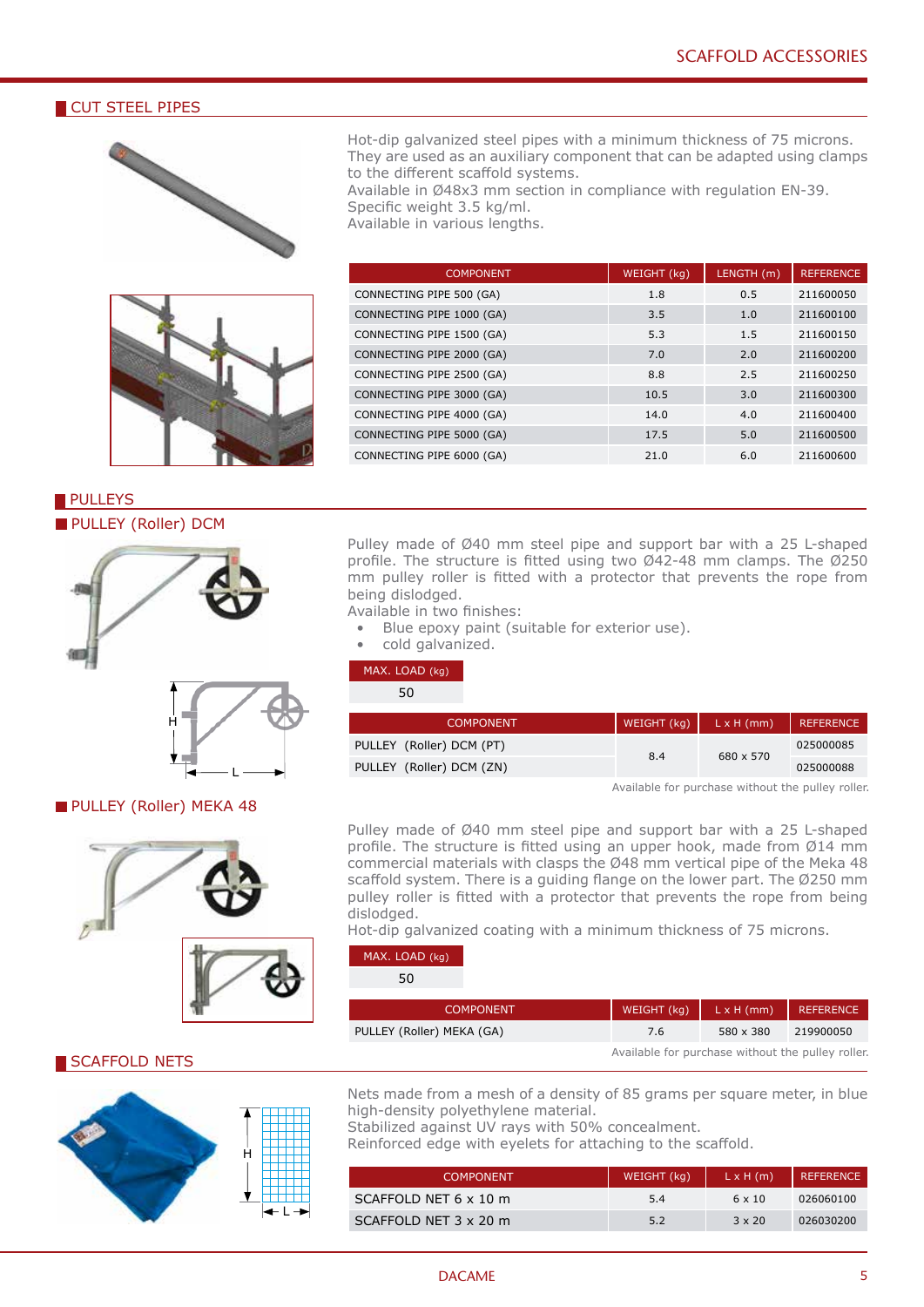#### OVERLAPPING PLATES



They enable the gap between scaffold modules to be covered and make the passageway continuous. Made with non-slip checker plate

Structures are available designed for L-shaped profiles to improve their performance when flexed and with two slots on each corner to attach them where they provide support.

Hot-dip galvanized and with a minimum thickness of 75 microns.





| <b>COMPONENT</b>                  | WEIGHT (kg) | LENGTH (m) | WIDTH (m) | MODULE (m) | C $(kq/m2)$ | <b>REFERENCE</b> |
|-----------------------------------|-------------|------------|-----------|------------|-------------|------------------|
| OVERLAPPING PLATE 1000 x 550 (GA) | 10.1        | 1.0        | 0.55      | 0.70       | 300         | 026110060        |
| OVERLAPPING PLATE 1000 x 850 (GA) | 14.3        | 1.0        | 0.85      | 1.00       | 300         | 026110090        |
| OVERLAPPING PLATE 1400 x 550 (GA) | 14.5        | 1.4        | 0.55      | 0.70       | 300         | 026115060        |
| OVERLAPPING PLATE 1400 x 850 (GA) | 21.6        | 1.4        | 0.85      | 1.00       | 300         | 026115090        |

C: load capacity.

#### REINFORCED BEAMS WITH OPEN ENDS



Made of Ø48 MM pipes connected handrails with a rectangular crosssection.

For applications on hanging scaffolds, forming trusses, strapping façades on stabilizers, etc.

Excellent ratio of performance to weight.

Hot-dip galvanized with a minimum thickness of 75 microns.



| <b>COMPONENT</b>                         | WEIGHT (kg) | LENGTH (m) | <b>REFERENCE</b> |
|------------------------------------------|-------------|------------|------------------|
| REINFORCED BEAM WITH OPEN ENDS 2500 (GA) | 14.4        | 2.5        | 211010250        |
| REINFORCED BEAM WITH OPEN ENDS 3000 (GA) | 17.4        | 3.0        | 211010300        |
| REINFORCED BEAM WITH OPEN ENDS 3500 (GA) | 20.3        | 3.5        | 211010350        |
| REINFORCED BEAM WITH OPEN ENDS 4000 (GA) | 23.2        | 4.0        | 211010400        |
| REINFORCED BEAM WITH OPEN ENDS 5000 (GA) | 29.0        | 5.0        | 211010500        |
| REINFORCED BEAM WITH OPEN ENDS 6000 (GA) | 34.9        | 6.0        | 211010600        |
|                                          |             |            |                  |

#### FORK HEADS



Made of steel with cold galvanized surface coating. They have a head with four prongs for using H20 type formwork beams. **Ø38** mm threaded rod available in different lengths.

With overlapping space in compliance with the current regulations. Space between prongs (mm):  $(A \times B) = 85 \times 170$ .

B  $\hat{A}$ <br> $\hat{\mathbf{v}}$  $\mathbb{R}$ 

| <b>COMPONENT</b>                |      | WEIGHT (kg)   MAX. REG. (cm)   REFERENCE |           |
|---------------------------------|------|------------------------------------------|-----------|
| SCREW JACK FORK HEAD Ø38 (500)  | 7.0  | 25                                       | 228130050 |
| SCREW JACK FORK HEAD Ø38 (1000) | 11.5 | 70                                       | 228130100 |

#### 6 DACAME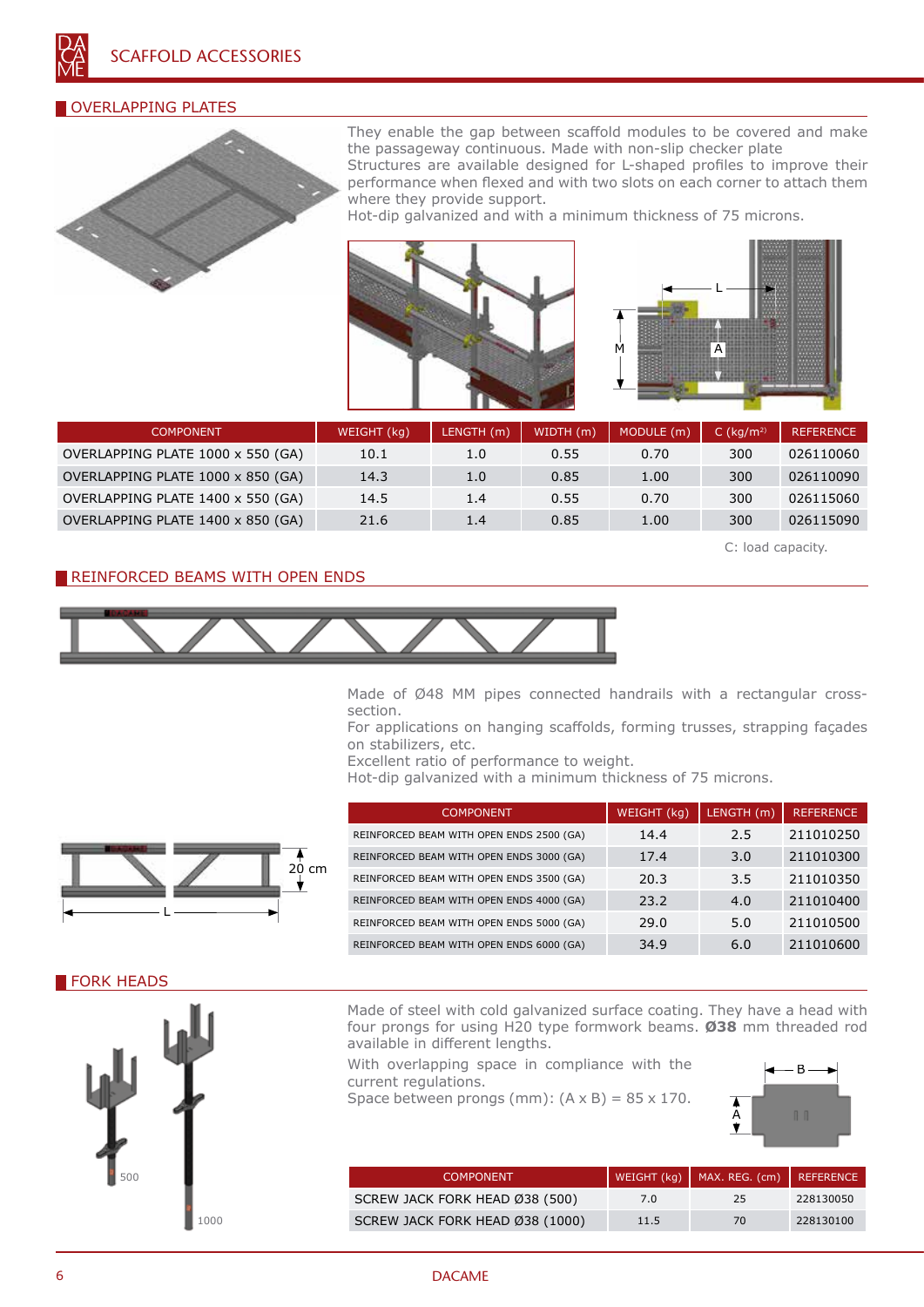#### SCAFFOLD BASE PLATE





Made from polypropylene that is resistant to ultraviolet (UV) rays. They enable the loads transmitted by the scaffold through the jack bases to be spread across the ground. They enhance visibility and protect the ground.

Successfully tested with 10 tonne loads. Easily stacked. Corners allow water drainage.

| <b>COMPONENT</b>         | WEIGHT (kg) |                | BASE (cm) REFERENCE |
|--------------------------|-------------|----------------|---------------------|
| SCAFFOLD BASE PLATE (PP) | 0.180       | $22 \times 22$ | 025002001           |

#### SCREW JACK HOLDER





These enable the wheels or jack bases of towers to be held so that lifting operations (e.g. cranes) can be performed in complete safety.

They are fitted to the vertical pipe of the scaffold frame with a clamp and have two round commercial handles for holding the lever of the wheel

Hot-dip galvanized with a minimum thickness of 75 microns.

| <b>COMPONENT</b>       | WEIGHT $(kg)$   Ø CLAMP mm   REFERENCE |           |
|------------------------|----------------------------------------|-----------|
| SCREW JACK HOLDER (GA) | 48                                     | 219901008 |

#### VERTICAL CONNECTORS (MEKA 48)



These enable the vertical pipes to be connected, in order to move scaffolds with a crane or to assemble hanging scaffolds, as an alternative to the horizontal cradle head, being fast and safe to assemble. Made from square hot-dip galvanized pipe.

Meka 48 vertical connector: adjacent vertical pipes.

Meka 48 vertical connector with screw jack: enables the screw jack to be attached to the scaffold structure.



| <b>COMPONENT</b>                       | WEIGHT (kg) | LENGTH (m) | <b>REFERENCE</b> |
|----------------------------------------|-------------|------------|------------------|
| VERTICAL CONNECTOR M48 (500) (GA)      | 2.6         | 0.50       | 219906050        |
| VERTICAL CONNECTOR M48 SCREW JACK (GA) | 2.2         | 0.62       | 219906000        |

#### DOUBLE CRAMP IRONS (MEKA 48)





Components designed to join vertical pipe columns for heavy load applications. They have cramp irons with cone-shaped wedge pins on both ends that can be inserted into the small rosette openings.



Hot-dip galvanized.

| <b>COMPONENT</b>                   | WEIGHT $(kq)$ | LENGTH. (mm)   REFERENCE |           |
|------------------------------------|---------------|--------------------------|-----------|
| DOUBLE CRAMP IRON MEKA 48 150 (GA) | 1.4           | 150                      | 219900031 |
| DOUBLE CRAMP IRON MEKA 48 260 (GA) | 1.6           | 260                      | 219900030 |

#### SCAFFOLD ROSETTE PROTECTOR (MEKA 48)





Made from polypropylene that is resistant to ultraviolet (UV) rays. It enables the connections on multidirectional scaffold to be protected on pedestrian walkways or on scaffold erected on public thoroughfares. The half-spheres are joined together with nylon tie wraps at least 370 mm in length (450 mm recommended).



| COMPONENT.                      |       | WEIGHT (kg)   HEIGHT (mm)   REFERENCE |           |
|---------------------------------|-------|---------------------------------------|-----------|
| SCAFFOLD ROSETTE PROTECTOR (PP) | 0.290 | 175                                   | 219900040 |